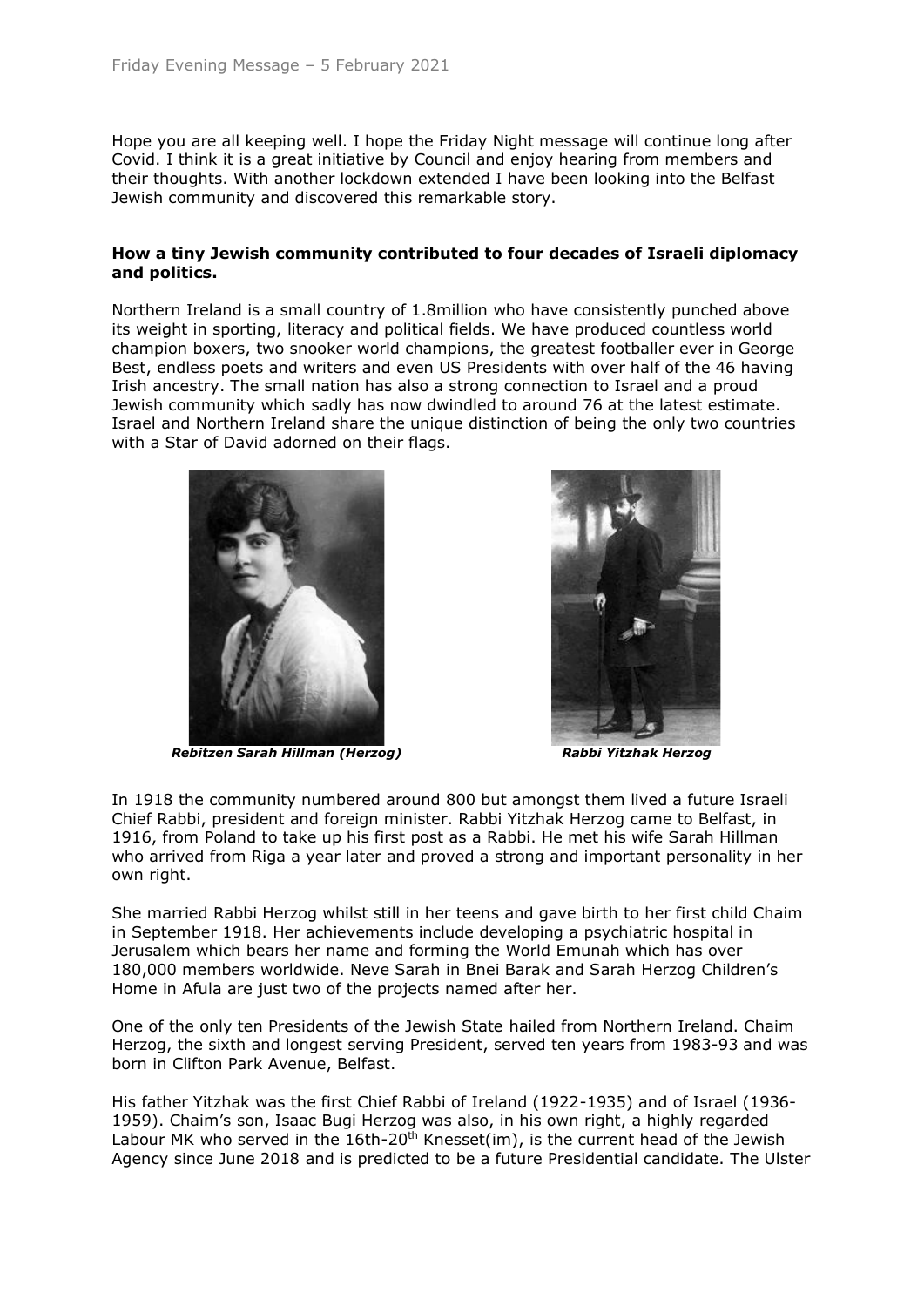History Society erected a commemorative plaque at the birthplace of Chaim Herzog in North Belfast.



Chaim Herzog served not only in the Haganah but also in British Army where he participated in the liberation of Bergen Belsen and took part in the interrogation of Heinrich Himmler before leaving the army at the rank of Major. He re-joined the Haganah and then the IDF retiring in 1962 as a Major-General. Perhaps one of Herzog's most famous battles however was as an ambassador to the UN when he fought a campaign to defeat Resolution 3379 that equated Zionism with racism.

During his celebrated speech in 1978 he symbolically tore up the resolution and declared "For us, the Jewish people this resolution is based on hatred, falsehood and arrogance, is devoid of any moral or legal value, for us the Jewish people, this is no more than a piece of paper and we shall treat it as such". This incident mirrored a virtually identical incident almost forty years earlier when his father Rabbi Yitzhak Herzog stood on the steps of the Hurva Synagogue in Jerusalem and reacting to the British publication of a White Paper restricting Jewish migration into then Palestine declared," we cannot agree to the White Paper. Just as the prophets did before me, I hereby rip it in two".



At the time of Chaim Herzog's birth there was another young child living in Belfast. His name was Aubrey Solomon who would also become a famous Israeli politician and diplomat. Solomon who would become more famously known as Abba Eban, arrived as a toddler during World War One. He was born in Cape Town but spent much of his